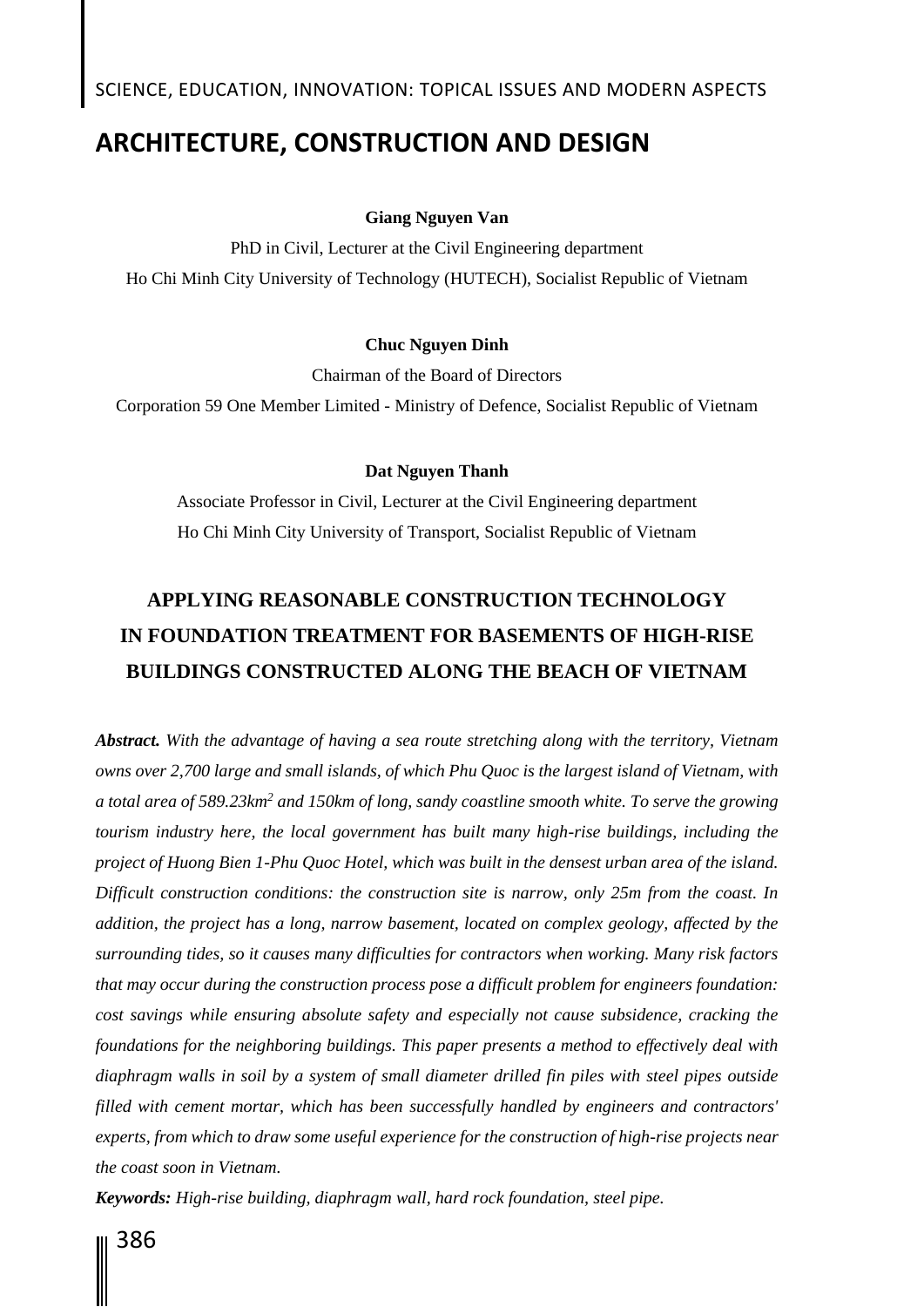## **1. Introduction**

Currently, in Vietnam, high-rise buildings are built a lot in big cities, and Huong Bien 1 - Phu Quoc hotel, is also such a high-rise building. The project is located at 1 Vo Thi Sau street, Duong Dong town, Phu Quoc district, Kien Giang province. Huong Bien 1 Hotel has a scale of 1 basement, and 9 floating floors, the work is a unique combination of architecture and very aerodynamic shape in terms of mechanics: "The boat on the immense waves in the beautiful pearl island waters".



Fig 1. **Architecture with the aerodynamic shape of the hotel's unique Huong Bien 1.**

During the design process, the engineers of the project have found that the risks related to the deepening may occur such as: risks in the survey, design calculations and during the deep pit construction. There are also other factors equally as: stormy weather, changes in government policy... Special risks can occur at any time during the construction of the underground part because the work is very complicated, shaped like a boat: the first section is about 36m narrow; extension: 67m, construction length 240m and depth to basement: -4m (wastewater treatment tank: 40m long and -7m deep from the ground). The geology of this area is also very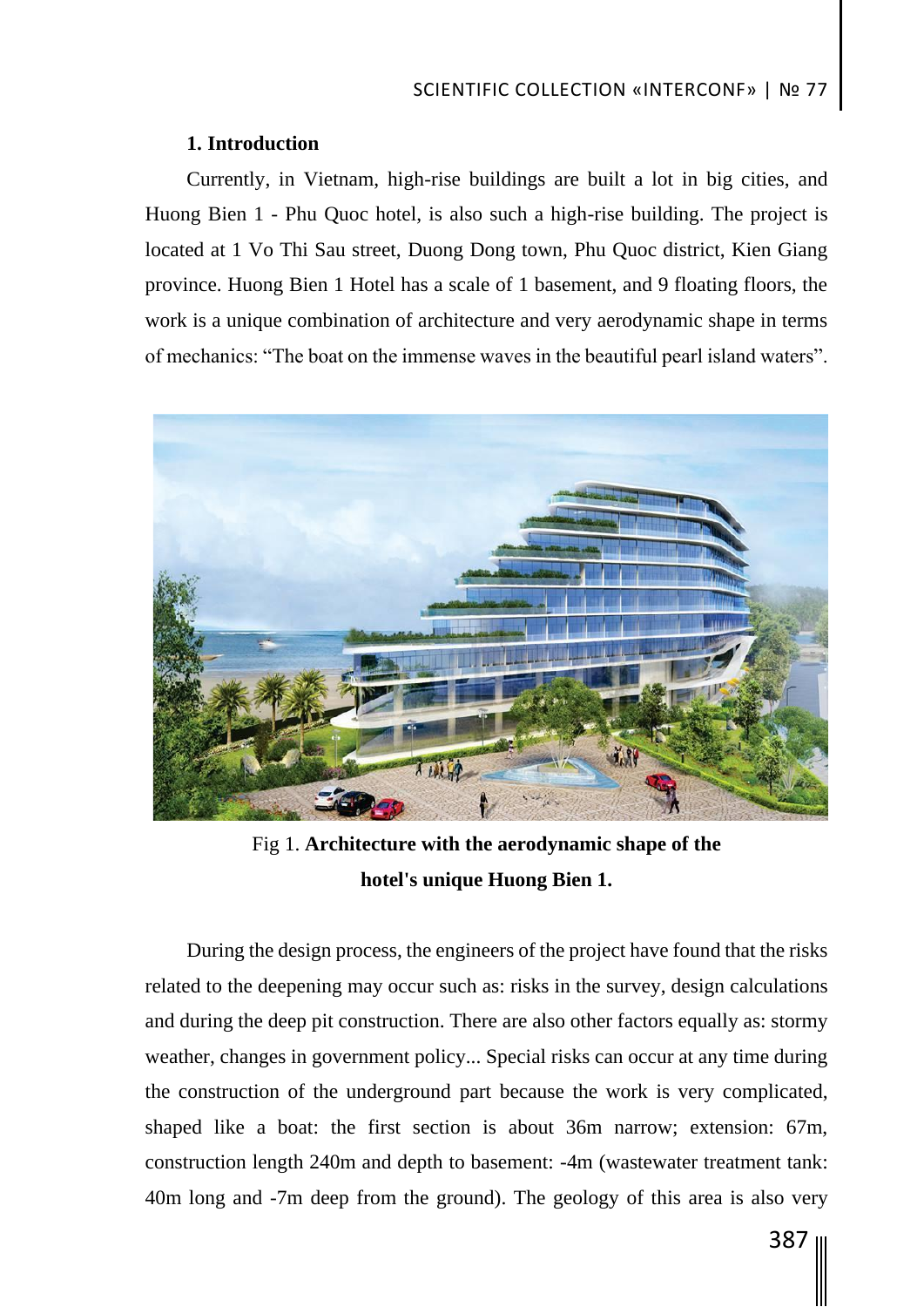## SCIENCE, EDUCATION, INNOVATION: TOPICAL ISSUES AND MODERN ASPECTS

complicated: the soil layers change from layer 1, which is fine-grained sand, graywhite, in a loose state, to layer 2, which is red-brown clay, in a hard state., and layer 3 is sand mixed with clay, yellow-brown color, white-gray color, layer thickness from 1 to 3m, in addition, below layer 3 can meet thick, hard foundation rock (cote <-4m to -4m) and has a gentle slope towards the coast. Therefore, the analysis and calculation of basement excavation must assume in 3 possible cases:

– Case 1: Dig the soil to the cote -4m, meet the rock layer in the cote below 4m, and must drill into the rock 1m (make sure the pile is attached to the rock at least 1m from the cote -4m).

– Case 2: Dig the soil to the cote -4m if no rock is encountered, continue drilling, if the drilling depth is less than 2m and encounter rock, continue drilling to ensure that the pile is embedded in the rock for at least 1m.

– Case 3: Dig the soil to the cote -4m, but have not met the rock, continue drilling, if the drilling depth is greater than 3m still no rock, then stop drilling at the cote -7m compared to the cote  $\pm 0.000$ . Ensure the pile is embedded in the soil at least 3m from cote -4m.

From the above analysis, engineers of Huong Bien 1 Hotel project simulated the construction method of the underground part of the project for 3 cases using Plaxis 8.5 software to measure possible adverse situations when building the basement next to the night market in the center of Phu Quoc island.

### **2. Analysis of the reasonable selection of construction solutions**

Because the project is located on a narrow plot of land and is surrounded by important traffic routes in the center of Phu Quoc city and the foundation is built on complex geology. There are also underground works such as manholes, sewers, other existing underground technical systems of Duong Dong town - Phu Quoc city. It is required during the construction process not to cause subsidence, cracking and especially noise for neighboring residential buildings, especially to ensure safety for the bustling operation of the night market right next to the work [1]. To choose the appropriate construction methodology, engineers in project management, supervision consultants, design consultants and construction contractors have proposed two possible options: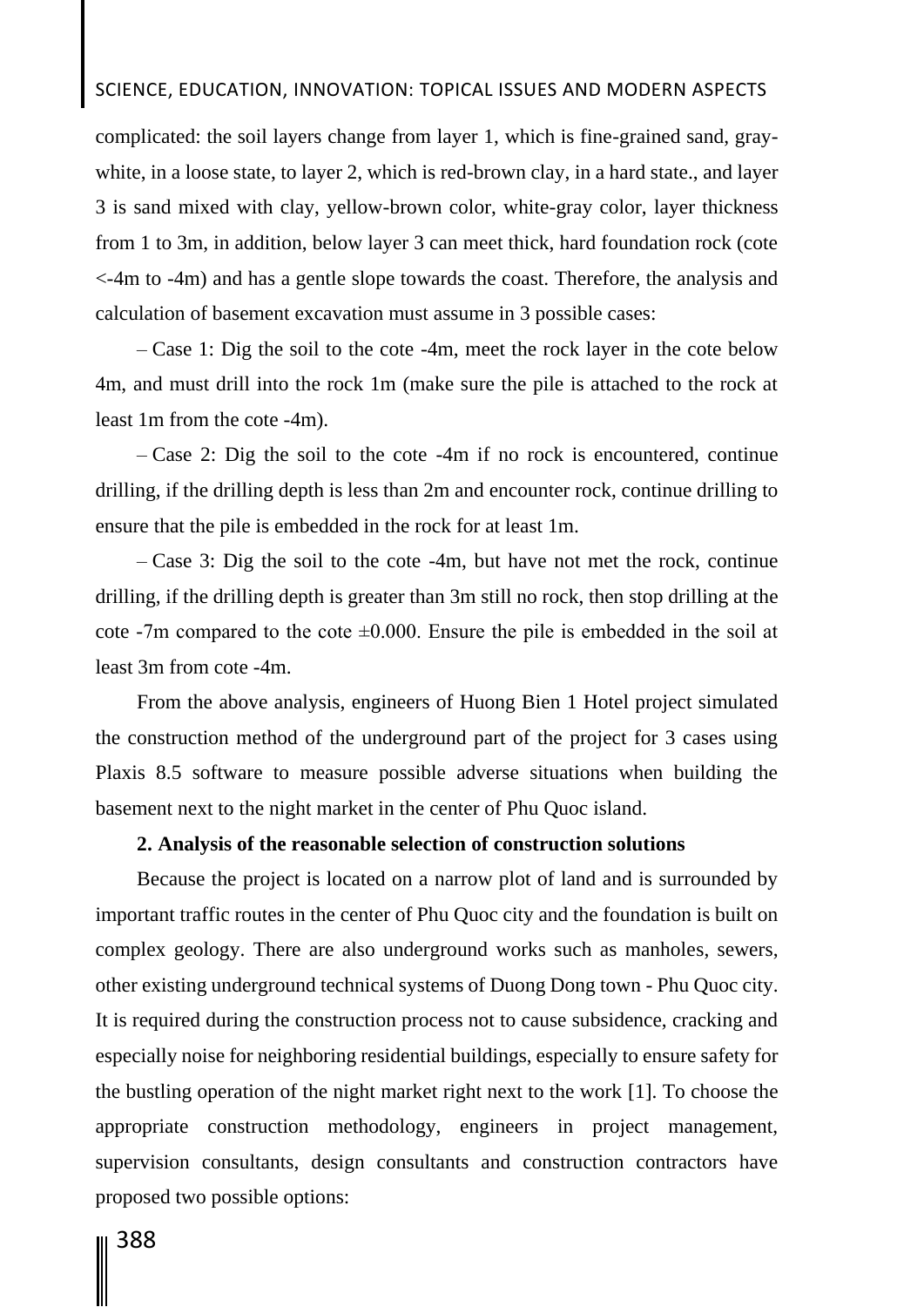**2.1. Option 1**: Using shaped steel support (shoring system) [6].

*2.1.1 Advantages*:

– Quick installation and dismantling;

– Flexible and efficient;

– Can be rented, reused many times;

– Connecting bolts' flexibility and convenience can be used instead of welding or cutting method traditional.

*2.1.2 Disadvantages*:

– Corrosion in the working environment (when using section steel to build structures near the sea).

– When the construction length is up to several meters, many joints must be used for bonding, which reduces the overall stiffness and causes lateral displacement and excavation instability due to deformation of the joints.



Fig 2. **Shoring system combined with Larsen sheet wall.**

**2.2. Option 2**: Using a small diameter drilled fin pile system with steel pipes outside and filled with cement mortar inside [2].

The small diameter fin pile system has been widely used in the construction of basements in HCMC and neighboring provinces. For example, the 16-story building No. 475A Dien Bien Phu, Binh Thanh district used 15m-long D400 diaphragm piles to make diaphragm walls when constructing two basements at a depth of 7m. Similarly, 141 Dien Bien Phu building was built according to this technology.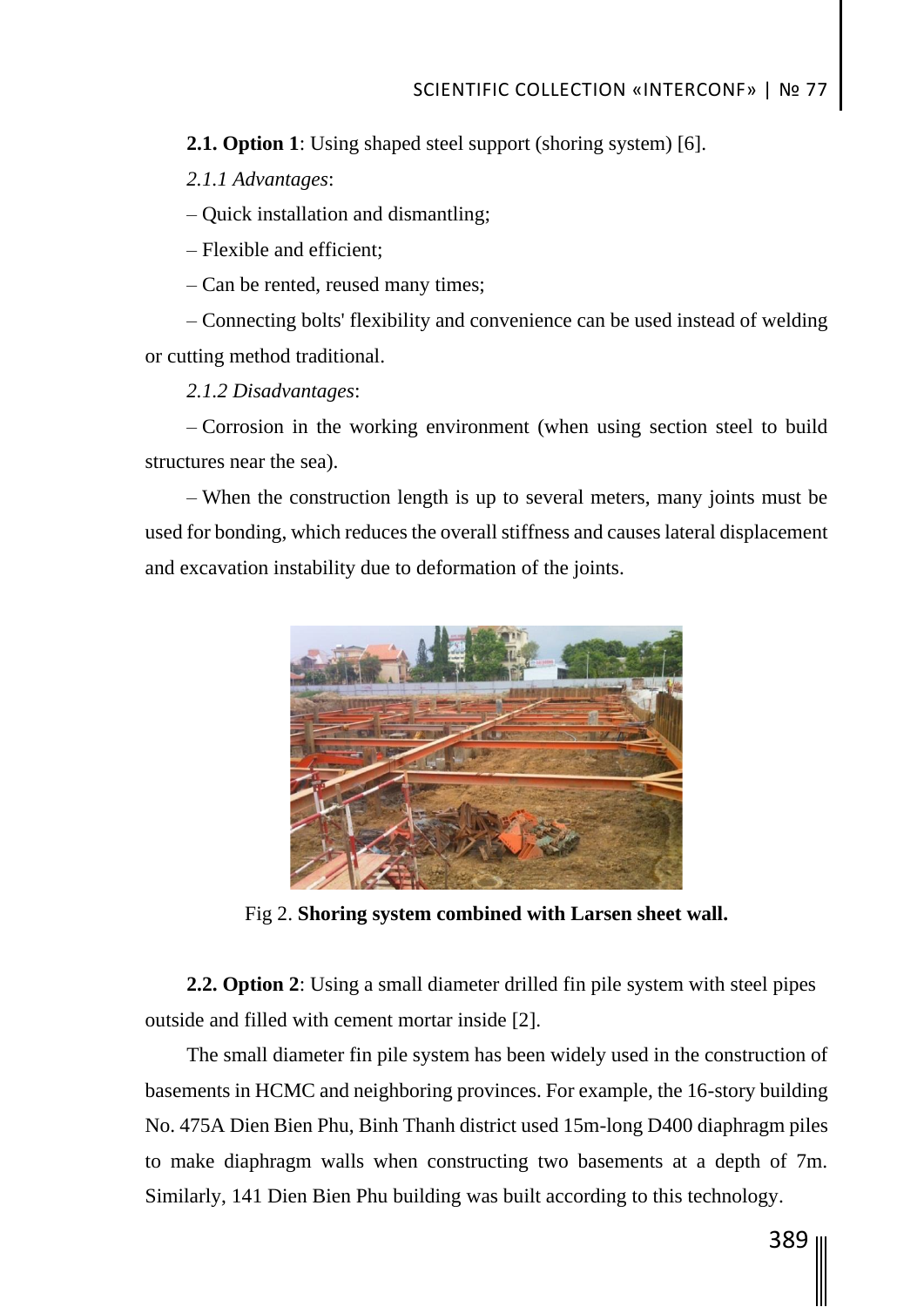SCIENCE, EDUCATION, INNOVATION: TOPICAL ISSUES AND MODERN ASPECTS

*2.2.1 Advantages*:

– Small noise and vibration during construction;

– Can be applied to great depths, suitable for many different geological conditions;

– The diaphragm walls form the outer wall of the basement to increase stability after the construction is completed.

*2.2.2 Disadvantages*:

– Long construction time;

– The construction site is muddy due to the Bentonite mud used to stabilize the wall pipe during the drilling process;

– High construction cost;

– Cannot be applied if there is a sand flow phenomenon.



Fig 3. **Stabilization of diaphragm wall by bored pile D300.**

Comments: Geological documents show that the distribution of soil layers is very complex, including soft soil layer 1 and layer 2: fine-grained sand, grayishwhite color, at a depth of  $-3.6m$  from the ground, in addition, the narrow, long and deep basement structure also hinders the construction. Therefore, stakeholders choose the optimal option is to use a basement with reinforced concrete diaphragm wall 300mm thick, using concrete M. 350, and is embedded 1m into the rock below. The whole diaphragm wall system is built with 130mm diaphragm piles, drilled with Ø114 steel pipes, 2.8mm thick, filled with mortar inside, expected to be completed after 5 months of construction.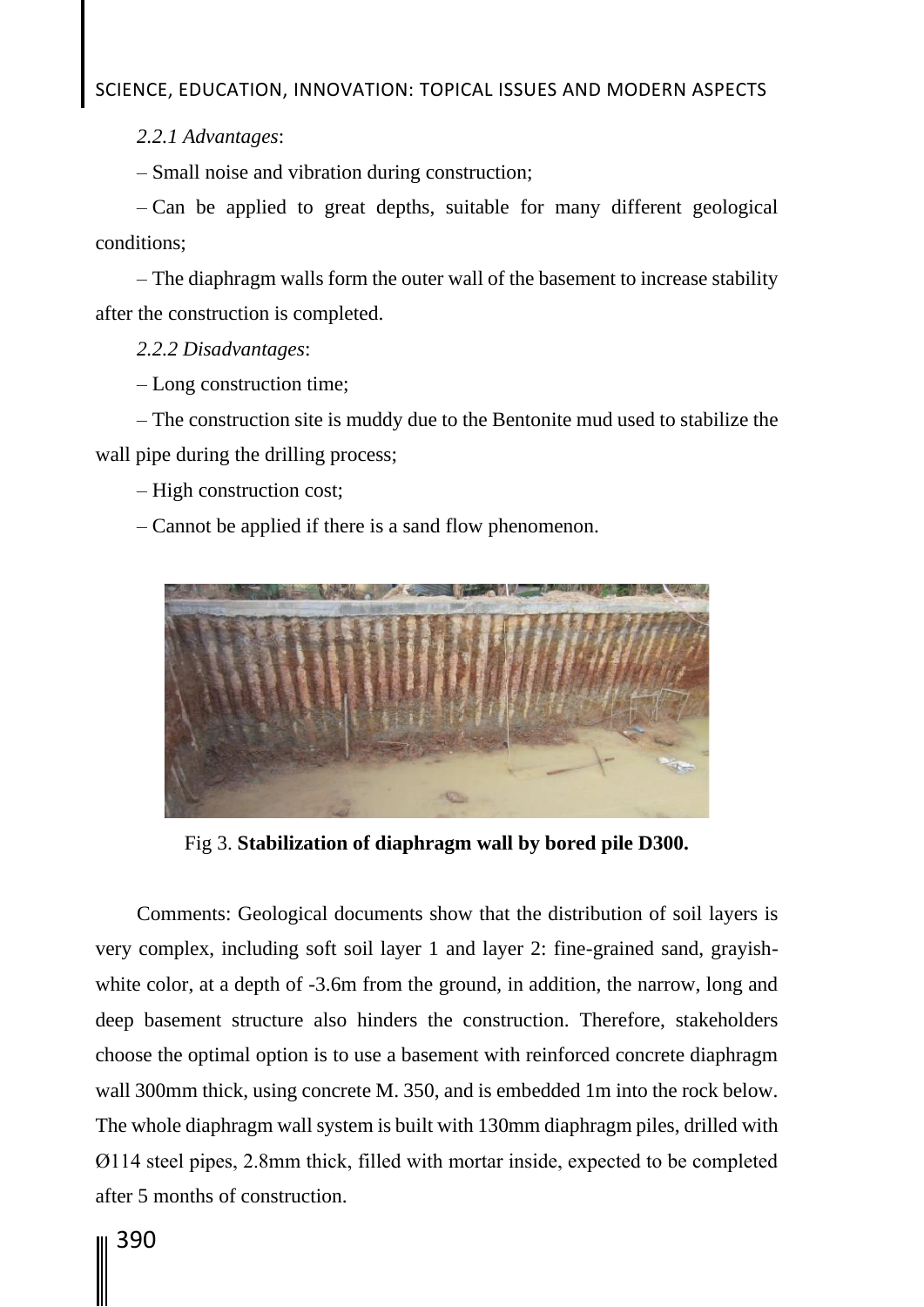## **2.3. Analysis and calculation of bored pile diaphragm wall with steel pipe and filled with cement mortar inside**

2.3.1 Analysis of the computational model by Plaxis 8.5 software.

*a. Case 1*: Dig the soil to cote -4m, meet rock layer at cote < - 4m, continue drilling into rock 1m (steel pile attached to rock 1m from cote -4m).

– Parameters of diaphragm wall with a bored pile:

+ Diameter D130mm. Steel pipe Ø114mm, thickness:  $t = 2.8$ mm

+ Length of pile:  $L = 5 \div 7m$ ;

– Calculated load used in the model:

+ Live load on major roads is  $20 \text{ kN/m}^2$ ;

+ Loading construction vehicles is 10 kN/m<sup>2</sup>.





Input data

*Table 1*

## **Mechanical parameters of diaphragm wall**

|                           | Symbols       | Value        | Unit      |  |
|---------------------------|---------------|--------------|-----------|--|
| Type of model             | Material type |              |           |  |
| Axial stiffness           | EA            | $3.2x10^6$   | kN/m      |  |
| <b>Flexural stiffness</b> | ΕI            | $4.5x10^{3}$ | $kNm^2/m$ |  |
| Poisson ratio             |               | 0.3          |           |  |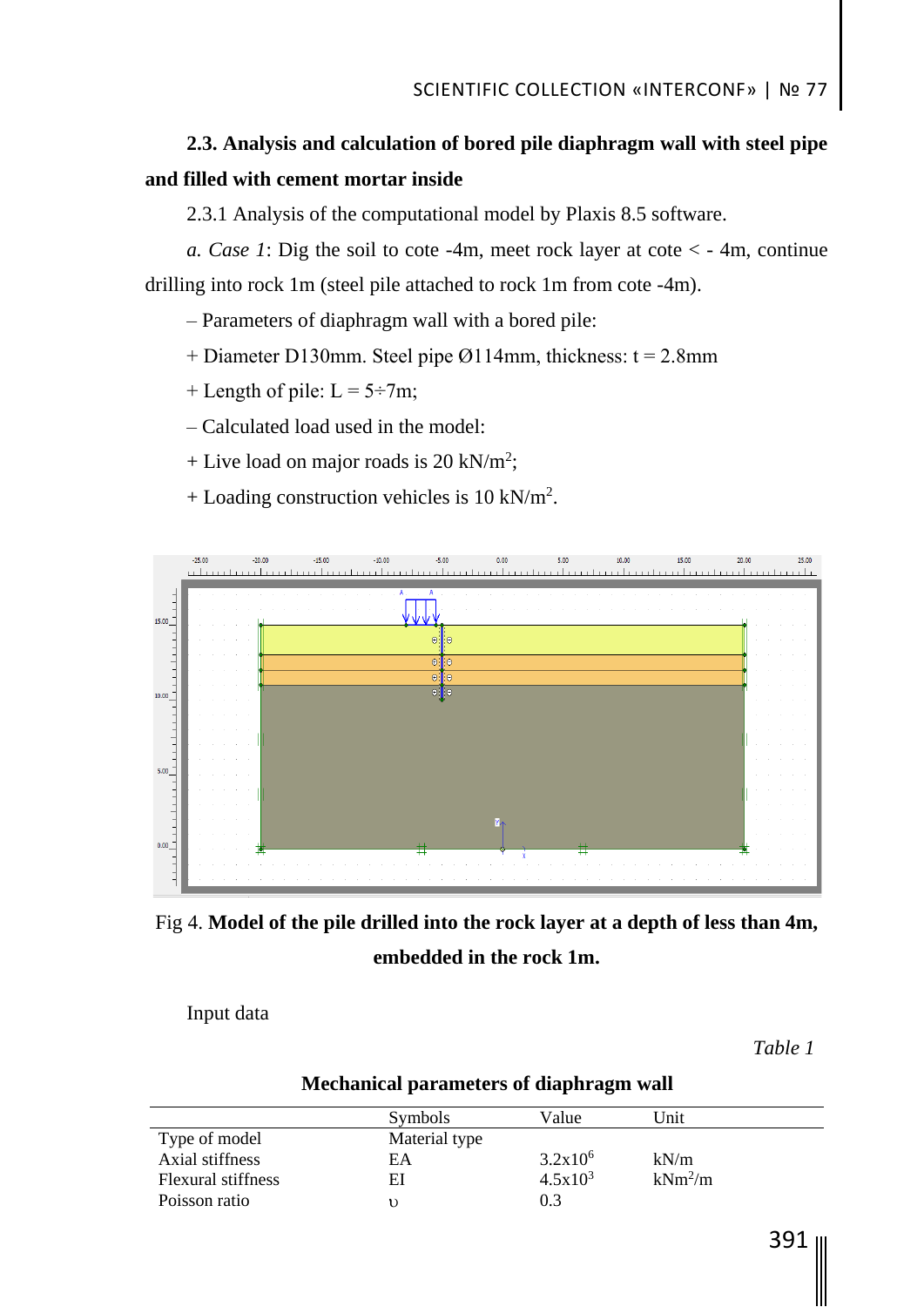| Parameters<br>of soil<br>layers | Units                          | Layer 1<br>Fine-grained<br>sand, gray-<br>white | Layer 2<br>Red-brown clay,<br>in a hard state | Layer 3<br>Sand mixed with clay,<br>yellow-brown color |  |
|---------------------------------|--------------------------------|-------------------------------------------------|-----------------------------------------------|--------------------------------------------------------|--|
|                                 |                                | Drained                                         | Un-drained                                    | Un-drained                                             |  |
| $\Box$ unsat                    | $[kN/m^3]$                     | 16.9                                            | 16.8                                          | 24.9                                                   |  |
| $\square_{\text{sat}}$          | $\left[\mathrm{kN/m^3}\right]$ | 20                                              | 20.6                                          | 25                                                     |  |
|                                 | $\lbrack - \rbrack$            | 0.3                                             | 0.3                                           | 0.3                                                    |  |
| $c_{ref}$                       | $\left[\mathrm{kN/m^2}\right]$ |                                                 | 38.4                                          | 200                                                    |  |
|                                 | .<br> <br>                     | 18                                              | 21                                            | 45                                                     |  |
| Rinter                          |                                | 0.8                                             | 0.9                                           | 0.5                                                    |  |

## **Parameters of soil layers used in Plaxis.**

*Table 2*

## Analytical results of case 1:



Fig 5. **Maximum horizontal displacement in excavation side**  $U_x = 39.45$  **mm** 

*b. Case 2*: Dig the soil to the cote -4m but have not met the rock continue to drill, if the drilling depth is less than 2m to meet the rock, then continue to drill into the rock more than 1m.

Analytical results of case 2:

Estimated displacement of the total diaphragm wall in case 2 when digging to the bottom at cote -4.00m



Fig 6. **Maximum horizontal displacement in excavation side**  $U_x = 45.44$  **mm**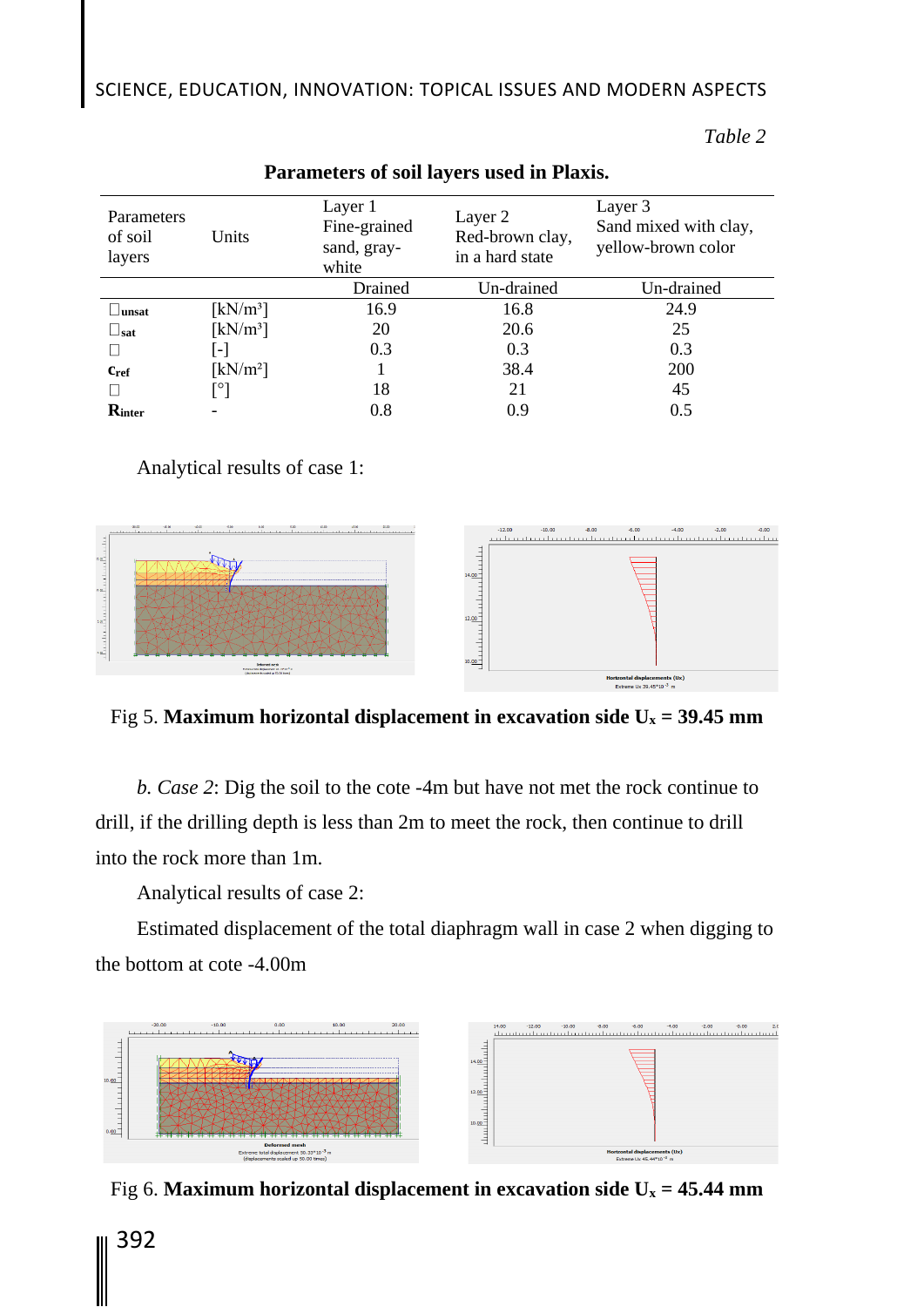*c. Case 3*: Dig the soil to the cote -4m if no rock is encountered, then continue drilling, if the drilling depth is greater than 3m still no rock, it is recommended to stop drilling at a depth of cote -3m compared to the bottom of the excavation pit (corresponding to a depth of  $-7m$  compared to the cote  $\pm 0.00m$ )

Analytical results of case 3:

Estimated displacement of the total diaphragm wall in case 3 when digging to the bottom at cote -4.00m



Fig. 7. **Maximum horizontal displacement in excavation side**  $U_x = 47.27$  **mm** 

2.3.2 Diagram of moment envelope in diaphragm wall



Fig. 8. **Mmax=29.67kN.m/m of case 1 when digging to the cote -4m**

Through analysis, we see that case 1 gives a larger torque result on the envelope chart than the other 2 cases. Therefore, we will use this result to test the bending resistance of steel pipe piles.

## **2.4 Testing the strength of steel pipe**

According to TCVN 5575:2012 "Steel structures - Design standards" [3], the bearing capacity of steel pipes is calculated through stress testing of pipes and refers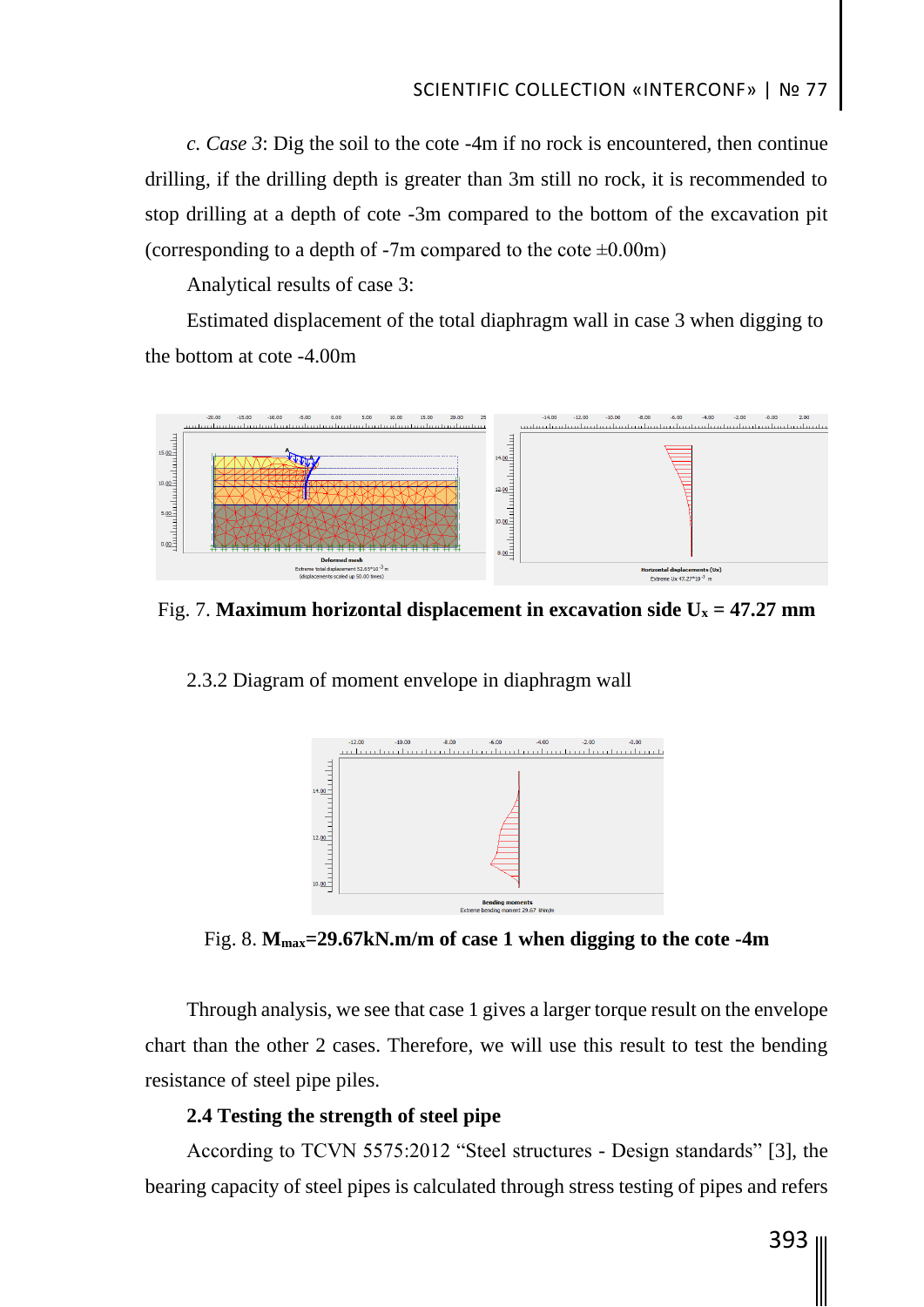to the construction experience of similar projects. The calculation steps are as follows:

*a. Input parameters of materials*: CT3 steel, with tensile strength f= 210 Mpa, elastic modulus  $E = 2.1x10^4 Mpa$ 

*b. Testing of both flexural and compression of hollow steel pipes with diameter D130, towel-shaped cross section, thickness t=2.8mm, with*:

 $-$  Outer Diameter D = 130mm = 13cm.

 $-$  Inner diameter d = 124.4mm = 12.44cm.

– Moment of inertia of the donut shape:

$$
J_x = J_y = \frac{\pi D^4}{64} - \frac{\pi d^4}{64} = \frac{\pi 13^4}{64} - \frac{\pi 12.44^4}{64} = 266.4 \text{cm}^4
$$

– Cross-sectional area:

$$
A = \frac{\pi D^2}{4} - \frac{\pi d^2}{4} = \frac{\pi 13^2}{4} - \frac{\pi 12.44^2}{4} = 11.2 \text{cm}^2
$$

– Check stresses in the pipe

$$
\sigma = \frac{-N_{\text{max}}}{A} + \frac{M_{\text{max}}}{J_x} y_{\text{max}} = \frac{-7.47}{11.2} + \frac{296.7}{266.4} 6.5 = 6.5723 \text{kN} / \text{cm}^2
$$

$$
= 657.23 \text{kG} / \text{cm}^2
$$

– Check:

 $\sigma < f$ 

Thus, with the given section and material for making steel pipes, it can be concluded: steel pipes for piles have sufficient bearing capacity.

### **3. Conclusions and recommendations**

#### **3.1 Conclusion**

The authors generalize process diaphragm wall construction using small diameter bored pile system using steel pipe and grouting inside to stable diaphragm wall of the hotel Huong Bien 1.

Compare and choose a reasonable underground construction option for projects with complex and narrow ground located on complex geology with thick rock formations above the ground at depths above or below 4m. In addition, 25m from the shoreline is affected by tides and causes difficulties while drilling. The construction unit's choice of diaphragm wall solution with a small-diameter bored pile system using steel pipes and internal grouting not only brings economic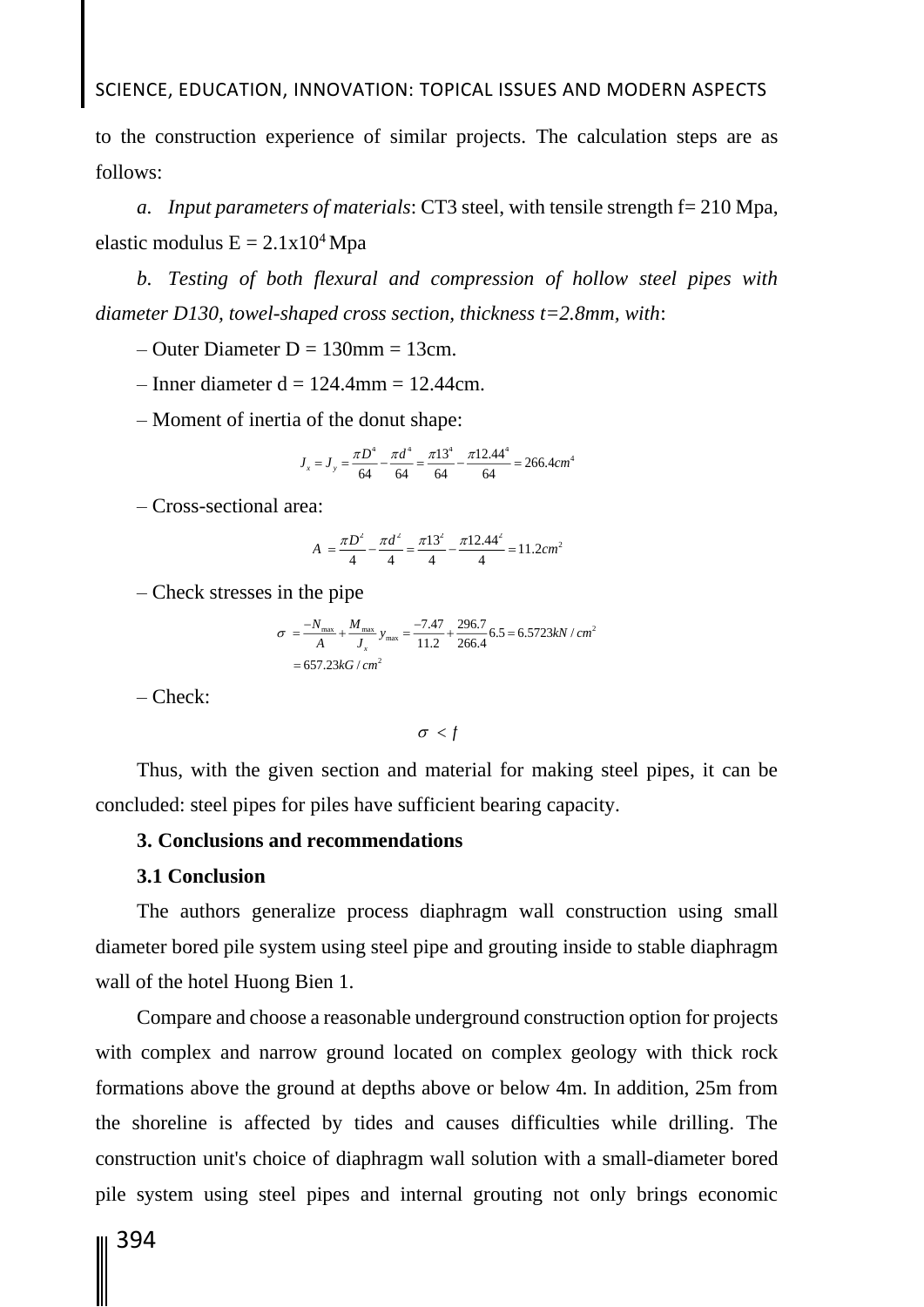efficiency to the investor but also brings absolute safety to the construction sites. Neighboring construction works, especially the busiest and most crowded night streets on Phu Quoc island are not interrupted.

Simulate and calculate the influence of the pile system on the 7m long DW300 diaphragm wall using Plaxis 2D software. The calculation result is that displacement at cote -4.0m is 47.3 mm for diaphragm wall of steel pipe filled with mortar. The actual displacements are within the allowable limits according to the design standard of the wall in soil BS 5930:1999 (UK); or according to Vietnamese standards such as TCVN 5575 - 2012: Steel structures - Design standards, TCXDVN 205:1998: Pile foundations - Design standards.

### **3.2 Recommendations**

Regarding the standard system, State management agencies need to develop a system of standards for design, construction and acceptance for small-diameter bored pile diaphragm wall system using steel pipes and grouting inside. are quite popular in Vietnam but now use foreign standards to apply in practice in Vietnam.

Regarding the inspection and evaluation process, through the experience drawn from the construction of Huong Bien 1 Hotel, Phu Quoc, Kien Giang, we recommend the parties such as: Owner, Supervisor, Construction Unit, the subcontractor will coordinate the process as a basis for submission to the State's construction licensing authorities for consideration to recommend investors of works of similar scale to apply to save money. Construction cost savings to better serve construction in Vietnam soon.

#### **References:**

- 1. Ministry of Construction, "TCVN 2737-1995, Loads and Effects Design standard" Construction Publisher, Ha Noi, Vietnam, 1996.
- 2. Ministry of Construction, "TCXD 205:1998, Pile foundation Specifications for design" Construction Publisher, Ha Noi, Vietnam, 1998.
- 3. Ministry of Construction, "TCVN 5575:2012, Steel Structures Design standard" Construction Publisher, Ha Noi, Vietnam, 2012.
- 4. Ministry of Construction, "TCVN 5574:2012, Concrete and reinforced concrete structures Design standard" Construction Publisher, Ha Noi, Vietnam, 2012.